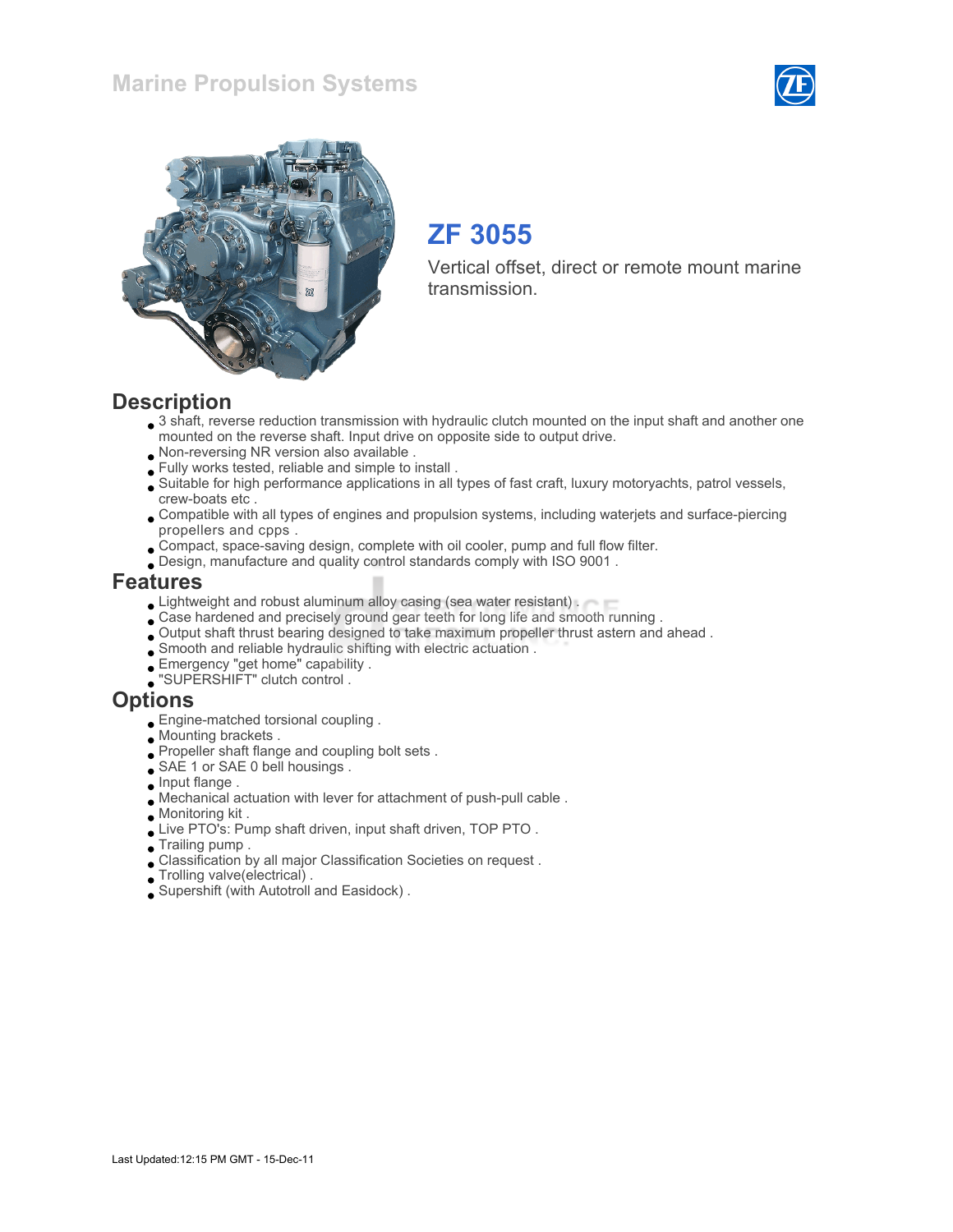

### Pleasure Duty

| <b>RATIOS</b>                                                                                                                                                                | MAX.<br><b>TORQUE</b> |      | POWER/RPM |                                   | <b>INPUT POWER CAPACITY</b> |          |           |          |           |          | MAX.<br><b>RPM</b> |
|------------------------------------------------------------------------------------------------------------------------------------------------------------------------------|-----------------------|------|-----------|-----------------------------------|-----------------------------|----------|-----------|----------|-----------|----------|--------------------|
|                                                                                                                                                                              | Nm                    | ftlb | <b>kW</b> | hp                                | kW                          | hp       | <b>kW</b> | hp       | kW        | hp       |                    |
|                                                                                                                                                                              |                       |      |           |                                   |                             | 2100 rpm |           | 2300 rpm |           | 2450 rpm |                    |
| $1.093^*$ , $1.250^*$ , $1.441^*$ , $1.500$ ,<br>$1.563$ *, $1.645$ *, $1.700$ *, $1.733$ *,<br>1.800*, 1.828*, 2.037, 2.240*,<br>2.375*, 2.500, 2.609*, 2.773*,<br>$2.952*$ | 6197                  | 4571 |           | 0.6489 0.8702 1363 1827 1492 2001 |                             |          |           |          | 1590 2132 |          | 2600               |

\* Special Order Ratio.

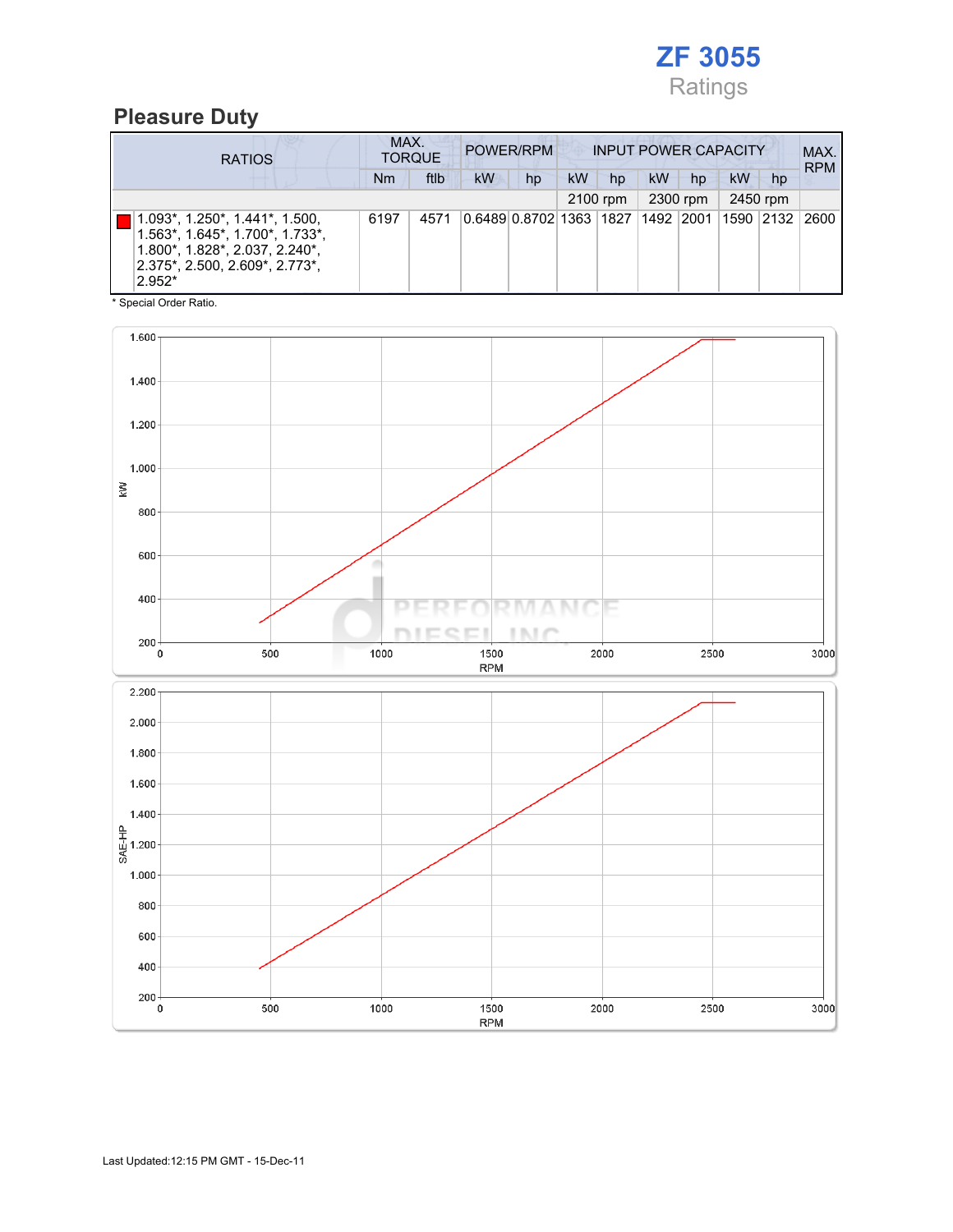

### Light Duty

| <b>RATIOS</b>                                                                                                                                                                           |      | MAX.<br><b>INPUT POWER CAPACITY</b><br>POWER/RPM<br><b>TORQUE</b> |           |                                   |    |          |    |          | MAX.<br><b>RPM</b> |          |      |
|-----------------------------------------------------------------------------------------------------------------------------------------------------------------------------------------|------|-------------------------------------------------------------------|-----------|-----------------------------------|----|----------|----|----------|--------------------|----------|------|
|                                                                                                                                                                                         | Nm   | ftlb                                                              | <b>kW</b> | hp                                | kW | hp       | kW | hp       | <b>kW</b>          | hp       |      |
|                                                                                                                                                                                         |      |                                                                   |           |                                   |    | 2100 rpm |    | 2300 rpm |                    | 2450 rpm |      |
| 1.093*, 1.250*, 1.441*, 1.500,<br>$1.563^*$ , $1.645^*$ , $1.700^*$ , $1.733^*$ ,<br>1.800*, 1.828*, 2.037, 2.240*,<br> 2.375*, 2.500, 2.609*, 2.773*,<br>$2.952*$<br>$*$ 0. 0. 0. . 1. | 5584 | 4119                                                              |           | 0.5847 0.7841 1228 1647 1345 1803 |    |          |    |          | 1433   1921        |          | 2600 |

Special Order Ratio.

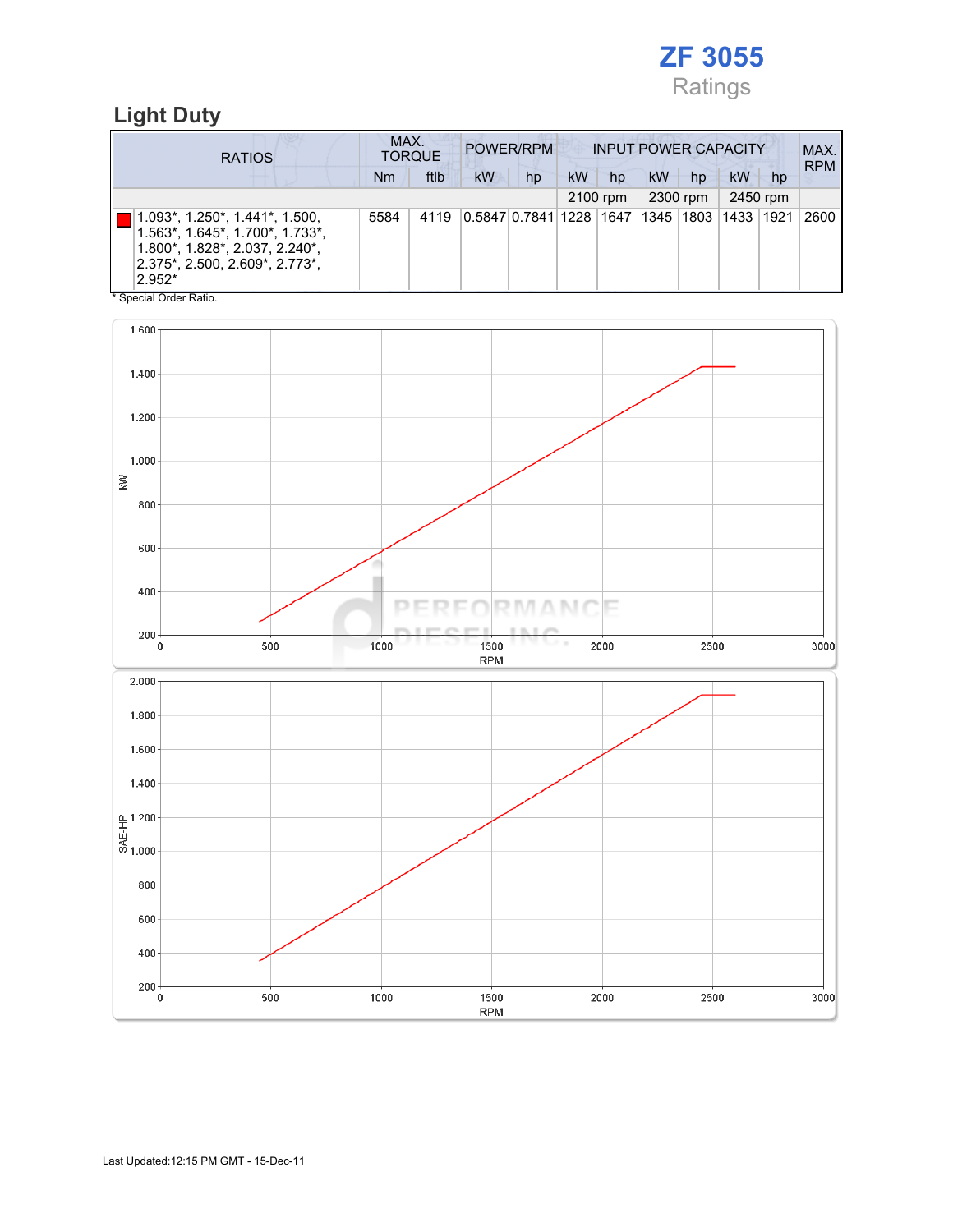## ZF 3055 Ratings

## Medium Duty

| <b>RATIOS</b>                                                                                                                                                   |      | <b>MAX. TORQUE POWER/RPM</b> |           |                                     |           |          | <b>INPUT POWER CAPACITY</b> |          |             |          |            |  |
|-----------------------------------------------------------------------------------------------------------------------------------------------------------------|------|------------------------------|-----------|-------------------------------------|-----------|----------|-----------------------------|----------|-------------|----------|------------|--|
|                                                                                                                                                                 | Nm   | ftlb                         | <b>kW</b> | hp                                  | <b>kW</b> | hp       | <b>kW</b>                   | hp       | <b>kW</b>   | hp       | <b>RPM</b> |  |
|                                                                                                                                                                 |      |                              |           |                                     |           | 1800 rpm |                             | 2100 rpm |             | 2250 rpm |            |  |
| $1.093^*$ , $1.250^*$ , $1.441^*$ , $1.500$ ,<br>$1.563$ *, $1.645$ *, $1.700$ *, $1.733$ *,<br>1.800*, 1.828*, 2.037, 2.240*,<br>2.375*, 2.500, 2.609*, 2.773* | 5260 | 3880                         |           | 0.5508 0.7386 991 1330 1157 1551    |           |          |                             |          | 1239   1662 |          | 2600       |  |
| $\blacksquare$ 2.952*<br>$\cdots$                                                                                                                               | 5091 | 3755                         |           | 0.5331 0.7149 960  1287  1119  1501 |           |          |                             |          | 1199        | 1608     | 2600       |  |

\* Special Order Ratio.

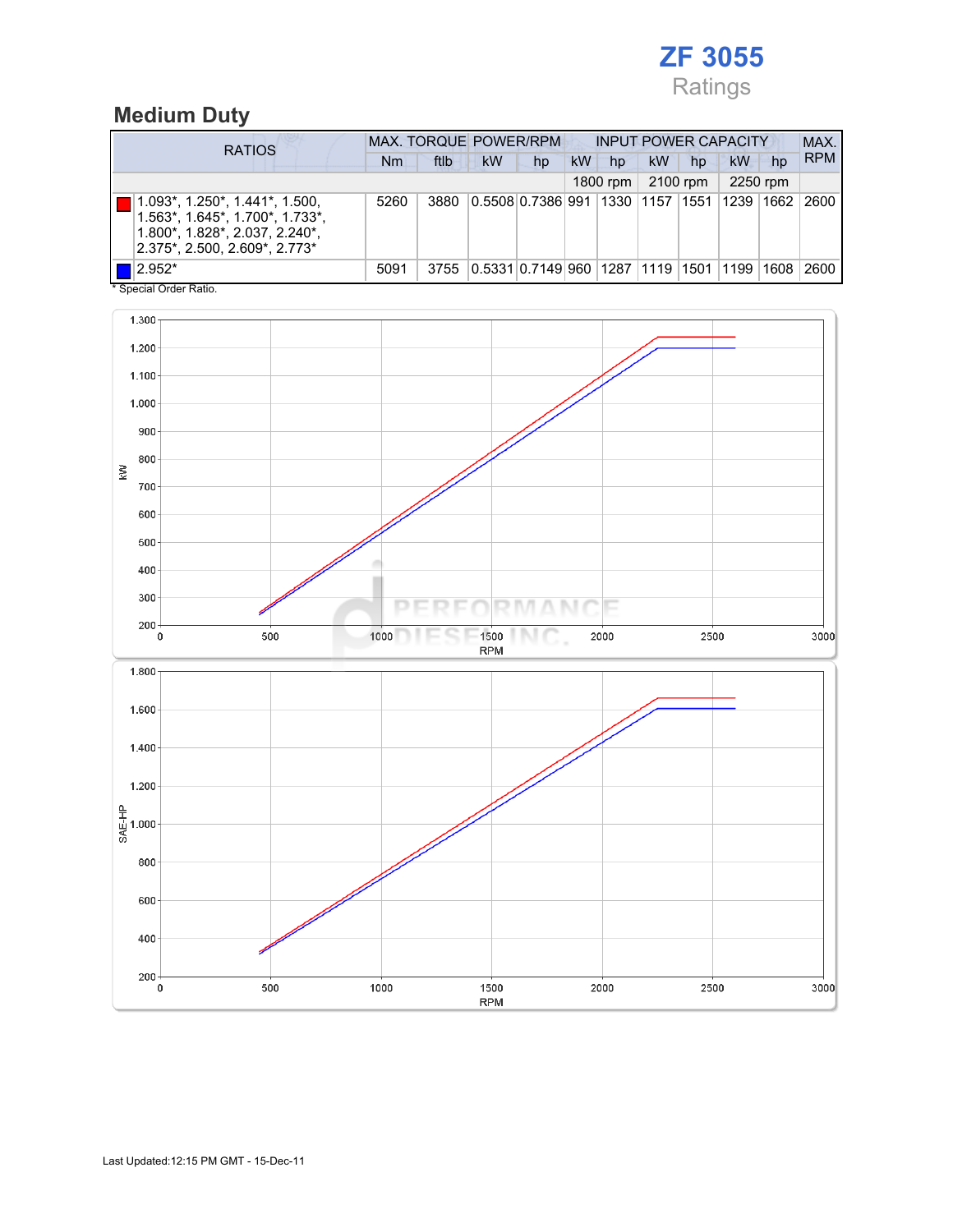## ZF 3055 Dimensions





| mm (inches) |                |    |                |                            |  |                                                                                                    |    |           |  |
|-------------|----------------|----|----------------|----------------------------|--|----------------------------------------------------------------------------------------------------|----|-----------|--|
| В1          | B2             | H1 | H <sub>2</sub> |                            |  | L2                                                                                                 | L3 | Bell Hsg. |  |
|             |                |    |                |                            |  | 255 (10.0) 365 (14.4) 365 (14.4) 250 (9.84) 593 (23.4) 668 (26.3) 485 (19.1) 132 (5.20) 150 (5.90) |    |           |  |
|             | Weight kg (lb) |    |                | Oil Capacity Litre (US qt) |  |                                                                                                    |    |           |  |
|             | 487 (1,073)    |    |                | 31.0(32.9)                 |  |                                                                                                    |    |           |  |

## SAE Bell Housing Dimensions

| SAE No. |    |    |                                                         | <b>Bolt Holes</b><br><b>Diameter</b><br>No. |    |  |
|---------|----|----|---------------------------------------------------------|---------------------------------------------|----|--|
|         | mm | mm | mm                                                      |                                             | mm |  |
|         |    |    | 647.7 25.5 679.45 26.75 711.2 28.0 16 13.49 17/32       |                                             |    |  |
|         |    |    | 511.18 20.125 530.23 20.875 552.45 21.75 12 11.91 15/32 |                                             |    |  |

### Output Coupling Dimensions

|    |              |                 |          |  |      |    |                                                         | <b>Bolt Holes</b> |              |      |  |  |
|----|--------------|-----------------|----------|--|------|----|---------------------------------------------------------|-------------------|--------------|------|--|--|
|    |              |                 |          |  |      |    |                                                         | No.               | Diameter (E) |      |  |  |
| mm | $\mathsf{I}$ | mm <sub>1</sub> | $\ln$ mm |  | l in | mm |                                                         |                   | mm           |      |  |  |
|    |              |                 |          |  |      |    | 225   8.86   190   7.48   145   5.71   25.0   0.98   12 |                   | 22.2         | 0.87 |  |  |